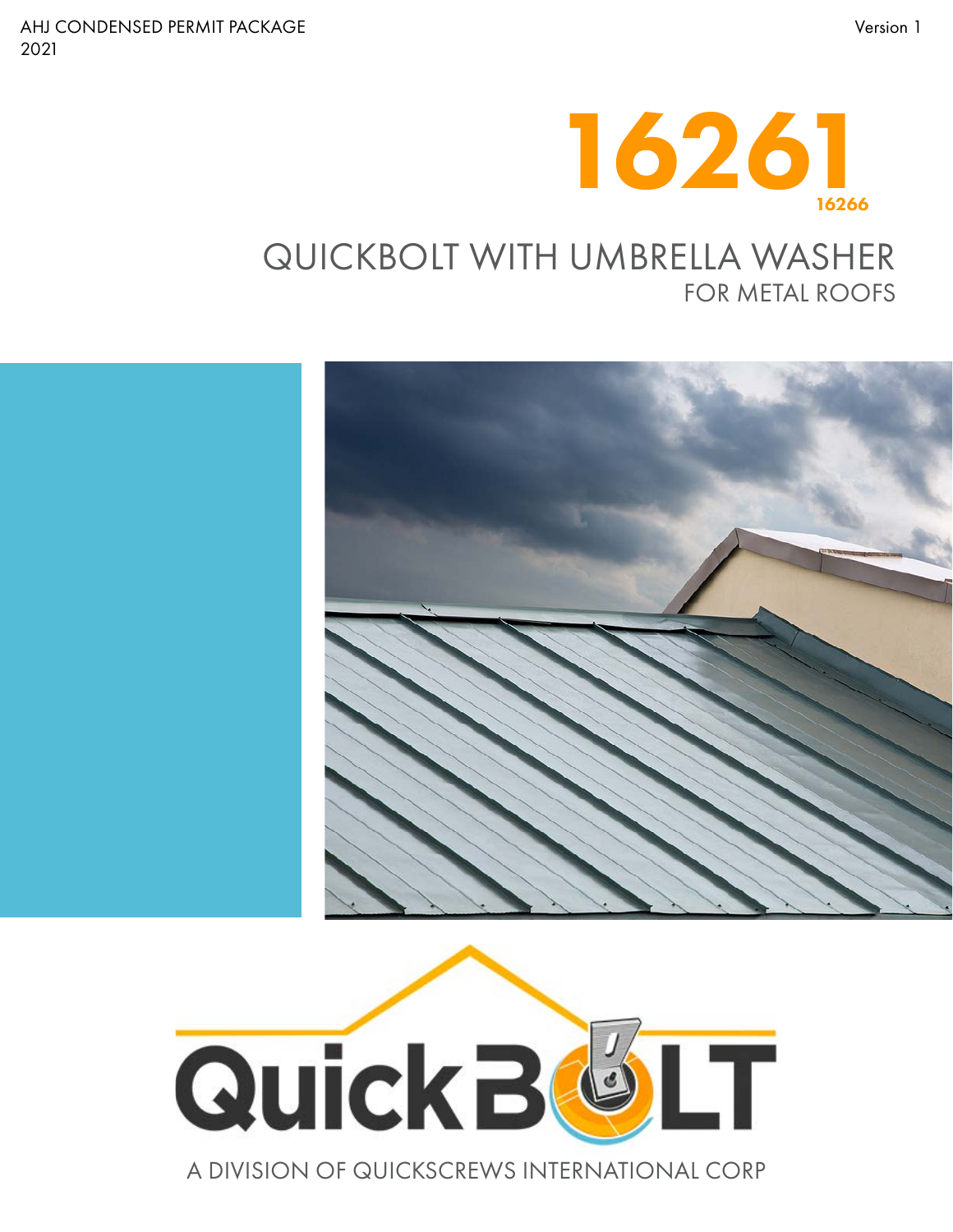### TABLE OF CONTENTS



#### A INSTALLATION INSTRUCTIONS<br>STEP-BY-STEP-INSTALLATION GUIDE STEP-BY-STEP-INSTALLATION GUIDE

Quickscrews International Corp. has changed the name of its solar division from SolarRoofHook to QuickBOLT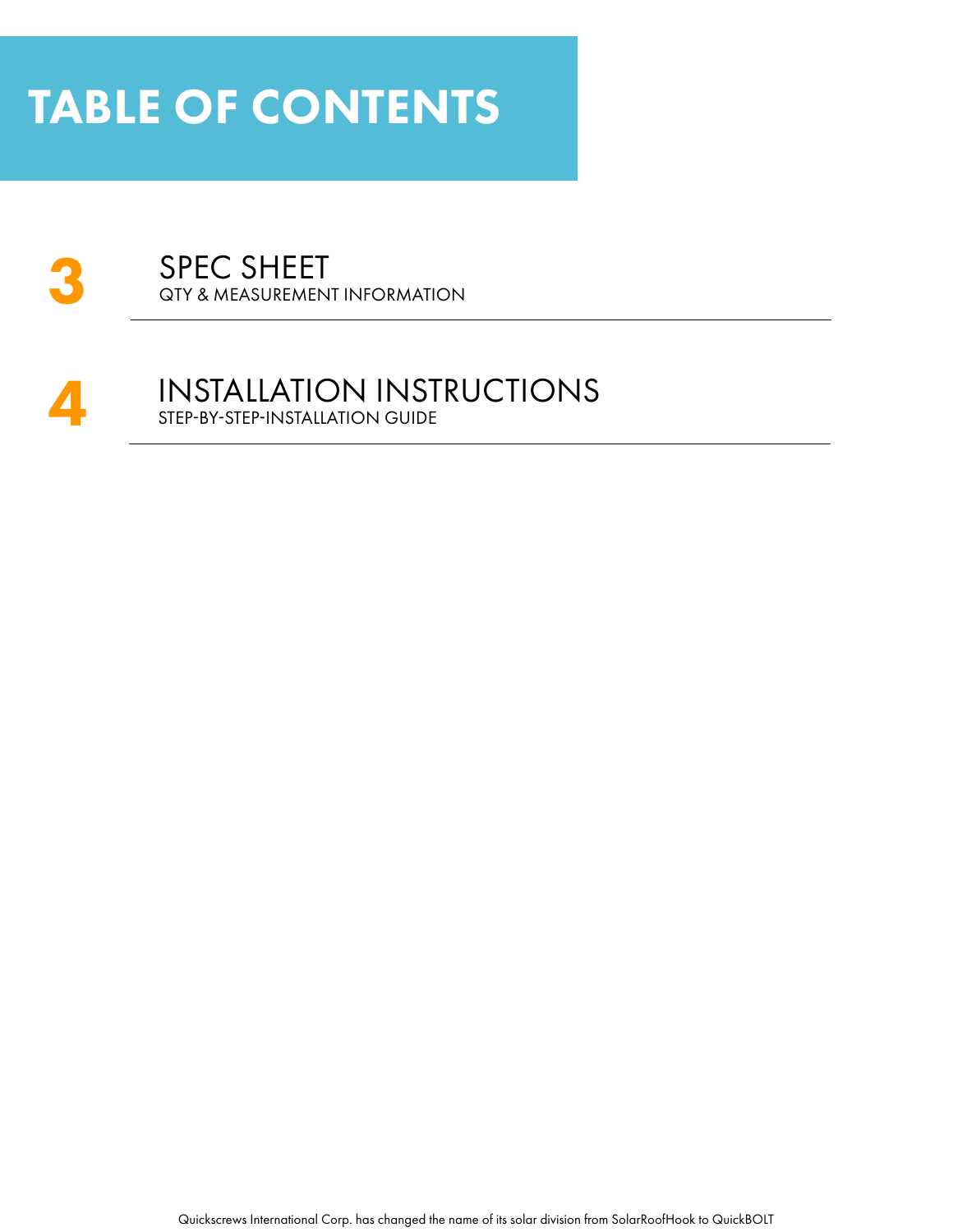# SPEC SHEET

| Part# | <b>Box Quantity</b>             |
|-------|---------------------------------|
| 16261 | 8mm Umbrella Washer (1200/Pack) |
| 16266 | 8mm Umbrella Washer (100/Pack)  |





5830 Las Positas Road, Livermore CA 94551 | 3948 Airway Drive, Rock Hill SC 29732 Phone: (844) 671-6045 | Fax: (800) 689-7975 | www.quickbolt.com<br>QuickBOLT is a division of Quickscrews International Corp.